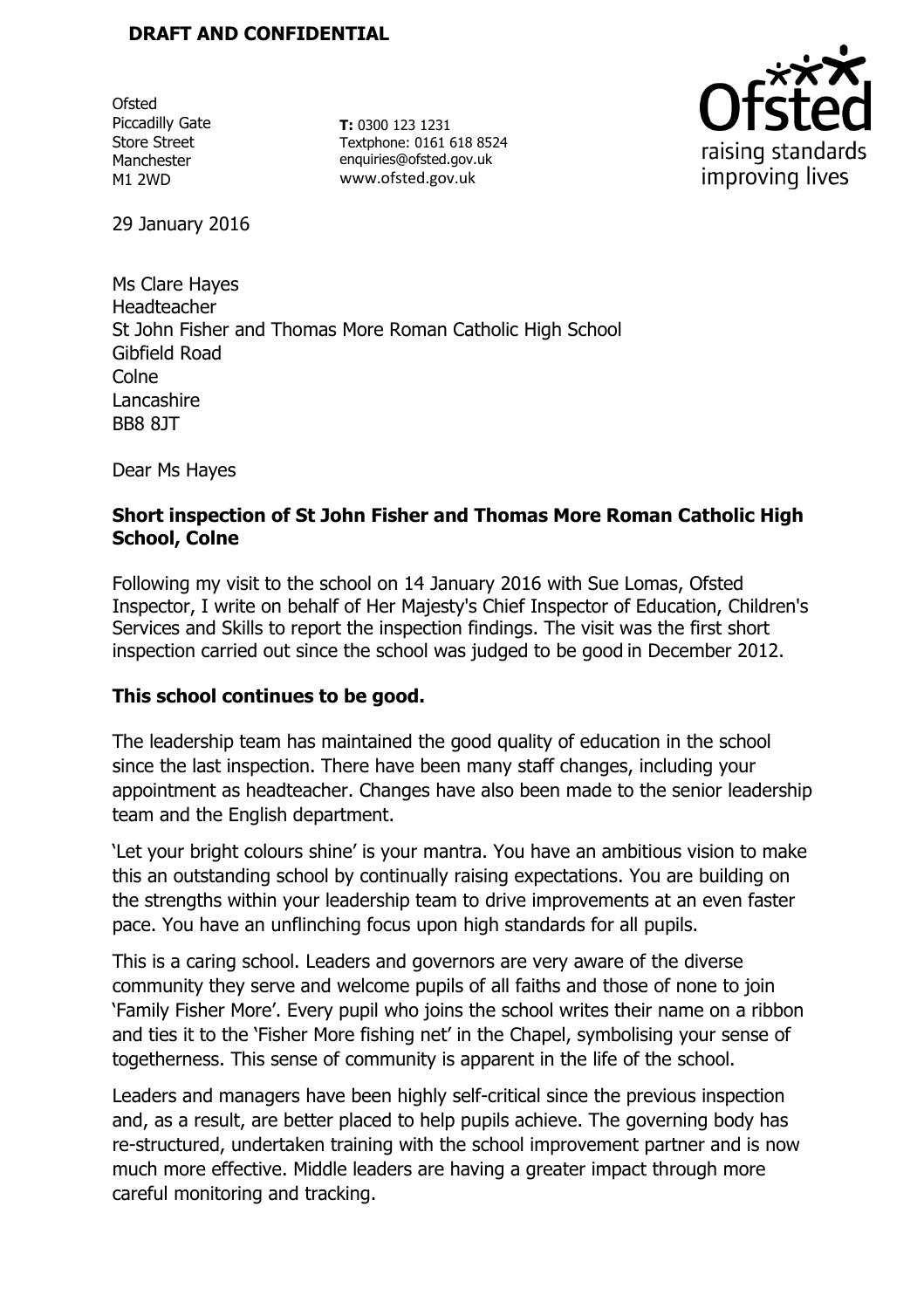

Members of the governing body are more confident and assured in their roles. They have a very clear vision for the school, which is shared by leaders at all levels. One governor expressed their ethos as 'compassion care and mercy: dreaming big and aiming high'.

You have re-organised the senior leadership team temporarily, but rightly recognise that the team needs refinement to help you move forward with your ambitious plans. You and the governing body will not accept staff whose work is not good enough for the pupils you serve; you have effectively tackled some underperformance.

Since the previous inspection, the quality of teaching has continued to improve because most teachers now use their knowledge of students' abilities and needs to plan their lessons. This was exemplified in a Year 10 mathematics lesson where pupils with low attainment on entry to the school were observed making rapid progress resulting from the teacher's excellent subject knowledge and personable demeanour. Their highly skilled teacher created a classroom climate where pupils felt safe to make mistakes and 'have a go'. This is typical of the quality of teaching that senior leaders find through their monitoring.

Pupils continue to make good progress across a range of subjects, and gaps in the progress between disadvantaged pupils and their peers are beginning to close. Attendance is high and well above average for the majority of pupils. For pupils who are disadvantaged, attendance is below average but there are signs of improvement, for example in Year 9. A more strategic approach has been taken to the spending of pupil premium funds, which is helpful, although this is not evaluated thoroughly enough.

Pupils feel that there are more opportunities for their voices to be heard through the school council, and prefects welcome more responsibility in their roles as school ambassadors.

# **Safeguarding is effective.**

The school makes thorough checks on all staff when they are recruited. There are robust risk assessments for the school site, and the procedures for pupils leaving school at the end of the day are well planned and supervised. Procedures around safeguarding, anti-bullying and child-protection are effective.

The governing body is currently reviewing all policies to ensure that they reflect the school's practice. Referrals to ensure child protection are made in a timely manner. Staff regularly undertake child protection training and are clear about their responsibilities to report any concerns.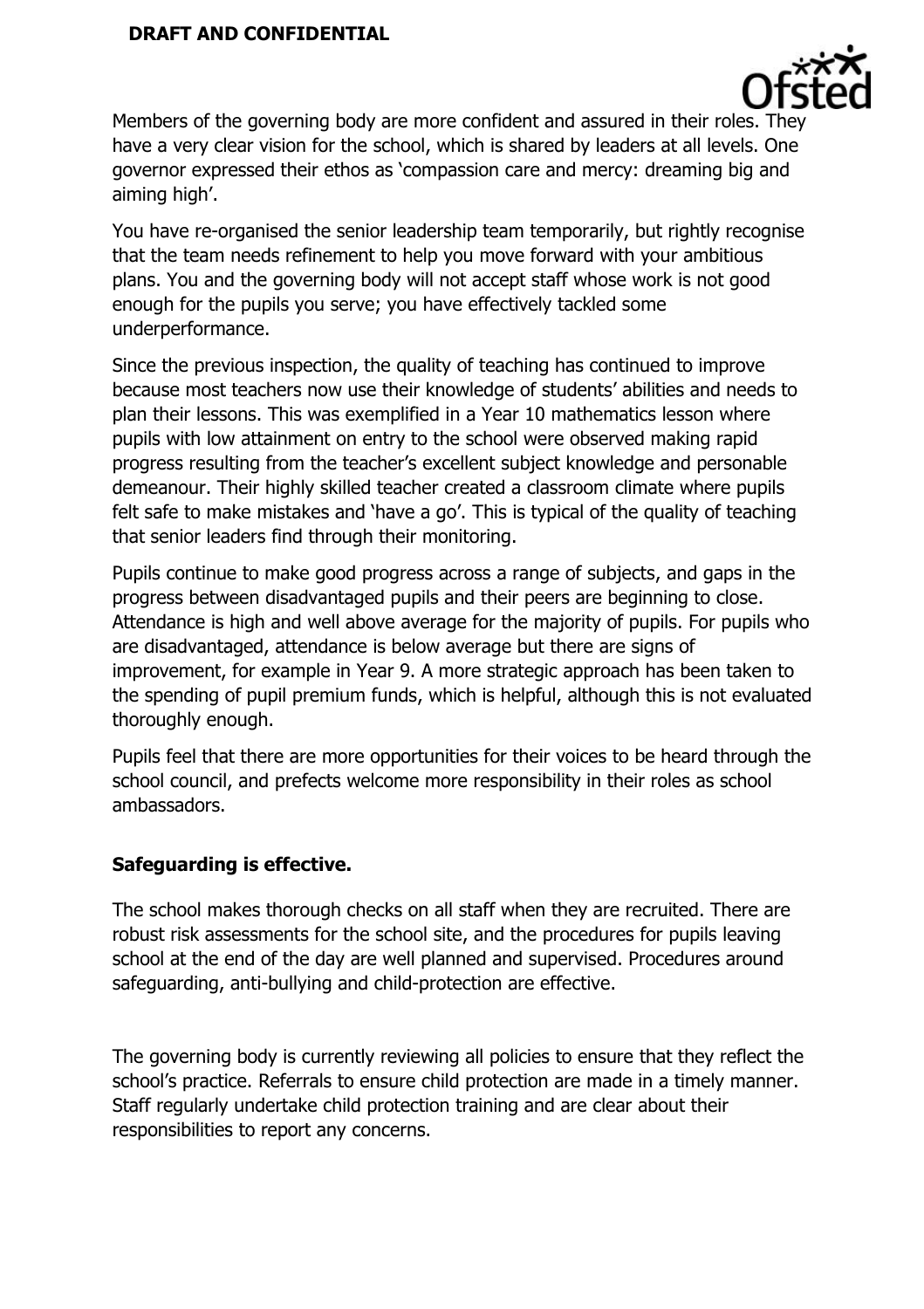

## **Inspection findings**

- Pupils spoken to by inspectors feel that behaviour is good. This view is echoed by teachers, welfare staff and the very large majority of parents who responded to Parent View. Typically, pupils are polite, well-mannered and show great respect for the staff. There is a very small minority of pupils whose attitudes are not as positive in lessons and, on occasion, they interrupt the learning of others.
- Pastoral care is strong. All pupils spoken to by inspectors say that they feel safe in school and appreciate the extensive work of the pastoral staff, who work relentlessly to put the needs of pupils first. Leaders successfully changed the curriculum for a number of pupils who were at risk of permanent exclusion. The pupils spent part of their time on Prince's Trust activities and at college. This helped them secure apprenticeships, college places or jobs.
- $\blacksquare$  Pupils report that bullying is rare; when it happens it is usually name-calling and it is dealt with quickly and effectively. Pupils are confident to report bullying and inspectors found it was being recorded. However, the school's policy is unclear for parents and pupils about how to formally report bullying and what to do if bullying recurs. A very few parents expressed a concern that when bullying had occurred, they had not been told quickly enough about how it was being addressed.
- **Pupils were observed learning well in art, modern foreign languages,** English, mathematics, science and religious education. However, in geography and technology pupils were not fully engaged in their learning, either because expectations were too low and the work was too simple or because they were unable to understand the language used in the lesson because it was too complicated.
- There is some excellent feedback in books that is clear, simple and incisive. However, not all books are marked according to the school's policy, leaving some pupils without a clear direction of how their work can be improved.
- Strong social, moral, spiritual and cultural education permeates all aspects of school life. Pupils spoken to by inspectors had a good understanding of their rights and responsibilities as British citizens and spoke confidently about current affairs, such as the junior doctors' strike. In religious education pupils were visibly touched by a short film about random acts of kindness.